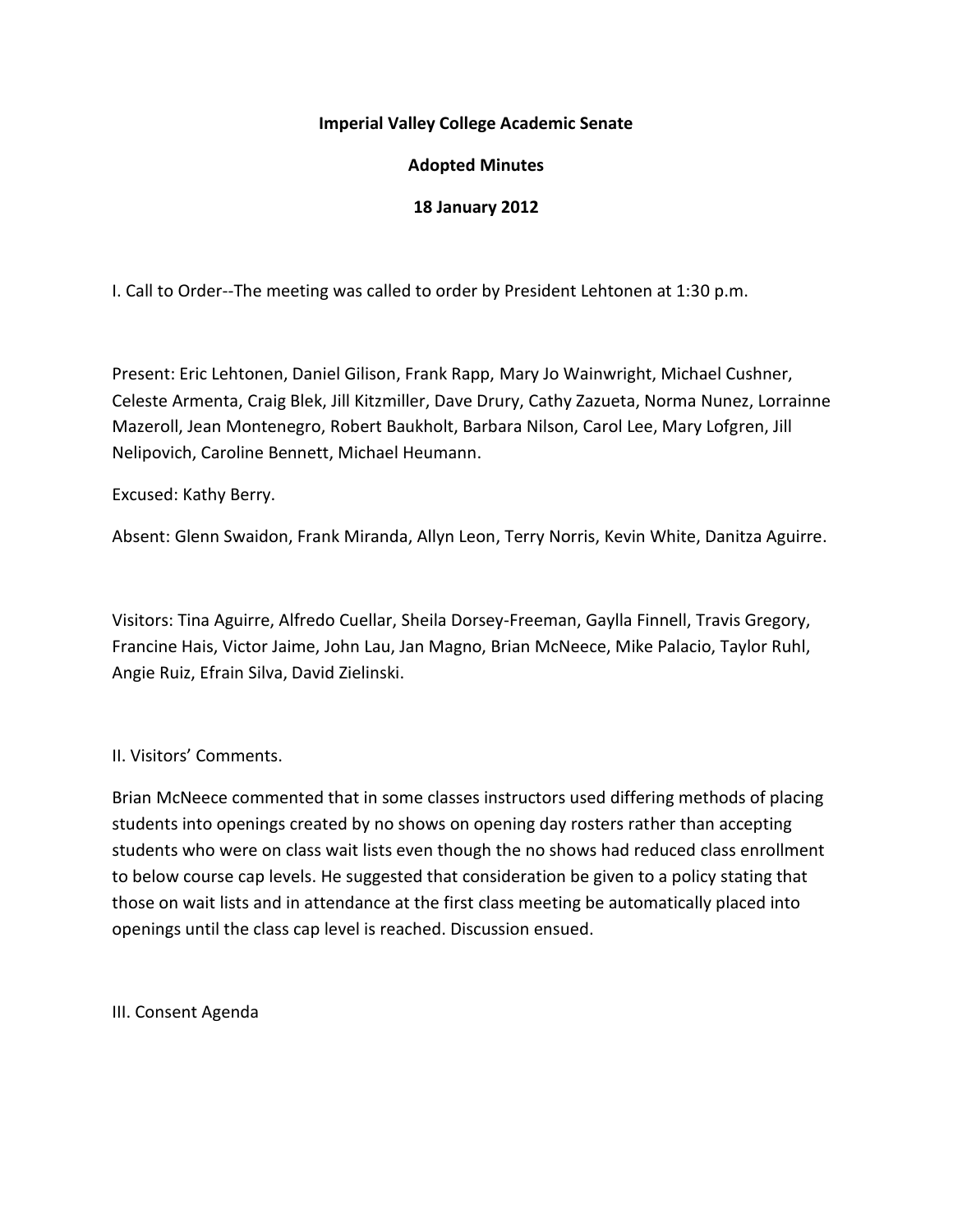M/S/C (Nilson/Zazueta) to approve the Consent Agenda, with corrections to the minutes of 7 December 2011.

## IV. Reports

- 1. President—Eric Lehtonen welcomed all to the Spring 2012 semester following the Winter Break.
- 2. Past President--There was no Past President report.
- 3. Treasurer—Jill Nelipovich reported that the IVC Academic Senate balance stood at \$4,635.03.
- 4. Associated Student Government—There was no Associated Student Government Report.
- 5. Part-Time Faculty—Senator Jean Montenegro reported that the part-time faculty were preparing to meet and negotiate with the district in the near future.
- 6. Curriculum Committee— Senator Carol Lee reported that the Curriculum committee has not met yet this semester but would do so on Thursday, 19 January 2012.
- 7. Other Committees— Senator Mary Jo Wainwright reported that an emergency meeting of the equivalency Committee had been called on Tuesday, 17 January 2012, to review equivalency requests. One request was denied; one request was approved. Senator Wainwright further reported that she had met with Vice-president Berry to discuss the need to better educate all faculty on the criteria for granting equivalency.

#### V. Action Items

1. M/S/C (Gilison/Nunez) to approve the nomination of Jill Nelipovich as a faculty representative to the College Council, effective immediately.

2. M/S/Withdrawn (Lee/Nilson) to approve the "Constitution of the Academic Senate of Imperial Valley College," pages 1 through 9, effective 18 January 2012 as presented.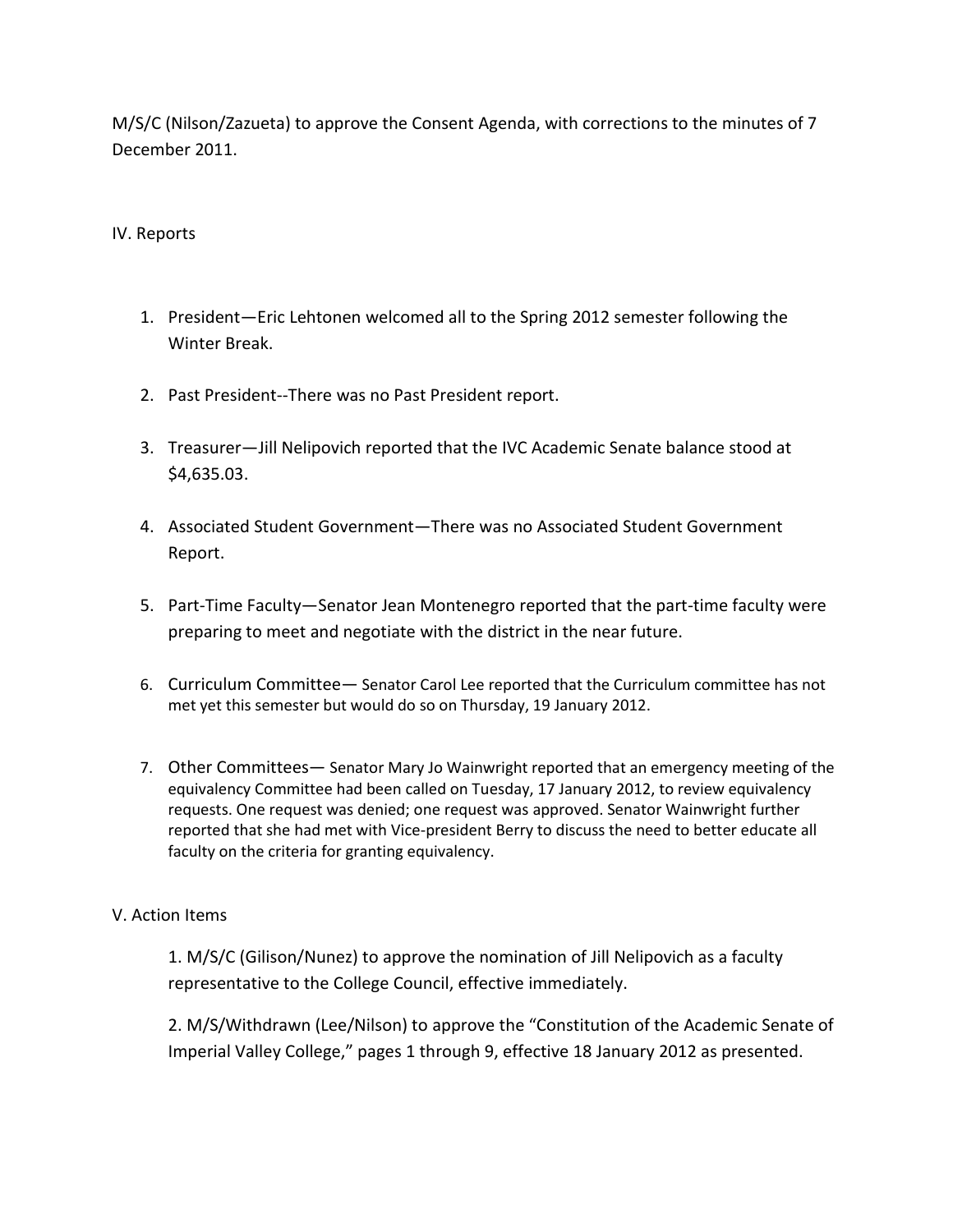The motion was withdrawn following concerns regarding clarity of matters in "Article V, Section D."

M/S/Withdrawn (Lee/Nelipovich) to approve the "Bylaws of the Academic Senate of Imperial Valley College", pages 9 through 17, with removal of "Article 3: Standing Committees," effective 18 January 2012 as otherwise presented.

The motion was withdrawn following concerns regarding clarity of matters within the Bylaws.

Senator Lee expressed gratitude to Senator Jill Nelipovich, Sydney rice, and President Eric Lehtonen for their work thus far on the Senate Constitution and Bylaws Ad Hoc Committee.

# VI. Information

1. President Lehtonen reported that the Super Committee (aka IVC Administrative reorganization Ad hoc Committee) had met on 14 January 2012. Consensus has been reached regarding the suggestions to be presented to the Board of trustees for reorganization of Student Services. President Lehtonen stated that he believes that the ad hoc committee needs to proceed with a sense of urgency due to the limited time which they have to work with in order to present the Board of Trustees with recommendations prior to the March Board meeting.

Michael Heumann commented that changes to the administrative structure of the college could also reflect on the Senate's Constitution and Bylaws.

Gaylla Finnell reminded the Senate that certain provisions of the recommendations would be negotiable.

David Drury requested that information from and decisions by the ad hoc committee be dispensed to all IVC faculty and staff in a timely fashion. President Lehtonen agreed to meet that request.

- 2. Secretary Rapp announced an opening for a part-time faculty representative to the Senate for the remainder of the 2011-2012 academic year.
- 3. Senator Gilison announced the openings for two alternate faculty representatives to the IVC College Council for the remainder of the 2011-2012 academic year.